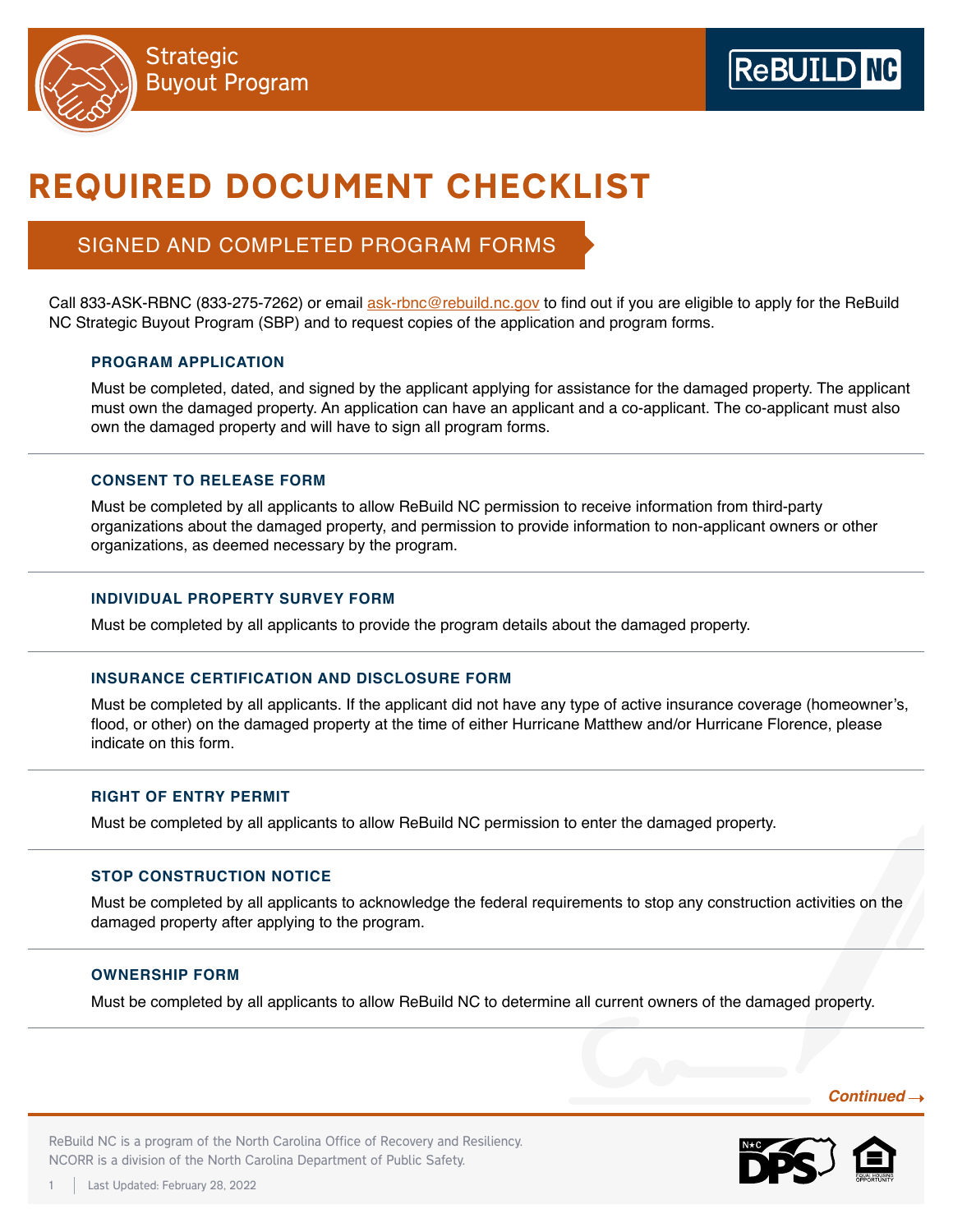

#### **CERTIFICATION OF GENERAL COMPLIANCE (IF APPLICABLE)**

Must be completed by all business property owners to certify that you are not disbarred and are eligible for federal dollars. This certification must be submitted if the owning entity is a corporation, partnership, non-profit, limited liability corp (LLC), limited liability partnership (LLP), or if the property is a rental property owned by a non-fictitious entity (sole proprietor).

### **COMMUNICATION DESIGNEE FORM (IF APPLICABLE)**

Applicants and co-applicants may use this form to authorize a third party that may obtain information about their program status in person, by phone, by email, and/or by mail. This form does not grant designated third-party authority to make decisions or to sign any programmatic documents on behalf of the applicant.

## **INCOME CERTIFICATION AND DISCLOSURE FORM (IF APPLICABLE)**

If the damaged property was owner-occupied at the time of the qualifying event or is currently owner-occupied, this form must be completed by all current adult household members in addition to providing separate income documentation.

## SUPPORTING DOCUMENTATION > Identity and Ownership

Copies of the following documentation must be submitted with the completed, signed application, and all required forms for the application to move forward.

## **PROOF OF IDENTITY (ONE OF THE FOLLOWING)**

• Driver's License

Small Rental Repair Program

State-issued ID

- U.S. Passport
- Military ID Card

### **PROOF OF QUALIFIED CITIZENSHIP STATUS (ONE OF THE FOLLOWING)**

*NOTE: To be eligible, the applicant, co-applicant or their minor child/ward who resides in the household must be a*  U.S. Citizen, non-citizen U.S. National or a qualified alien. If the damaged property is owned by a business entity, the owner or principal of that entity must also meet this requirement. The most common documentation that proves eligible status is listed below. If you have questions about required documentation to meet this eligibility criteria, call 833-ASK-RBNC (833-275-7262) or email ask-rbnc@rebuild.nc.gov to speak to a program representative.

- U.S. Passport
- U.S. Passport Card
- Original or certified copy of Birth Certificate
- Original Certificate of Naturalization
- Original Certificate of Citizenship
- Permanent Resident Card or "Green Card" (I-551)
- Temporary I-551 stamp on form I-94/I-94A or on a foreign passport
- Machine Readable Immigrant Visa with temporary I-551 language
- Reentry Permit (I-327)
- Arrival/Departure Record (I-94) (showing stamp for admission as LPR)
- Arrival/Departure Record (I-94) in foreign passport (showing stamp for admission as LPR)
- Original or certified copy of Birth Certificate from American Samoa or Swains Islands

### *Continued*

ReBuild NC is a program of the North Carolina Office of Recovery and Resiliency. NCORR is a division of the North Carolina Department of Public Safety.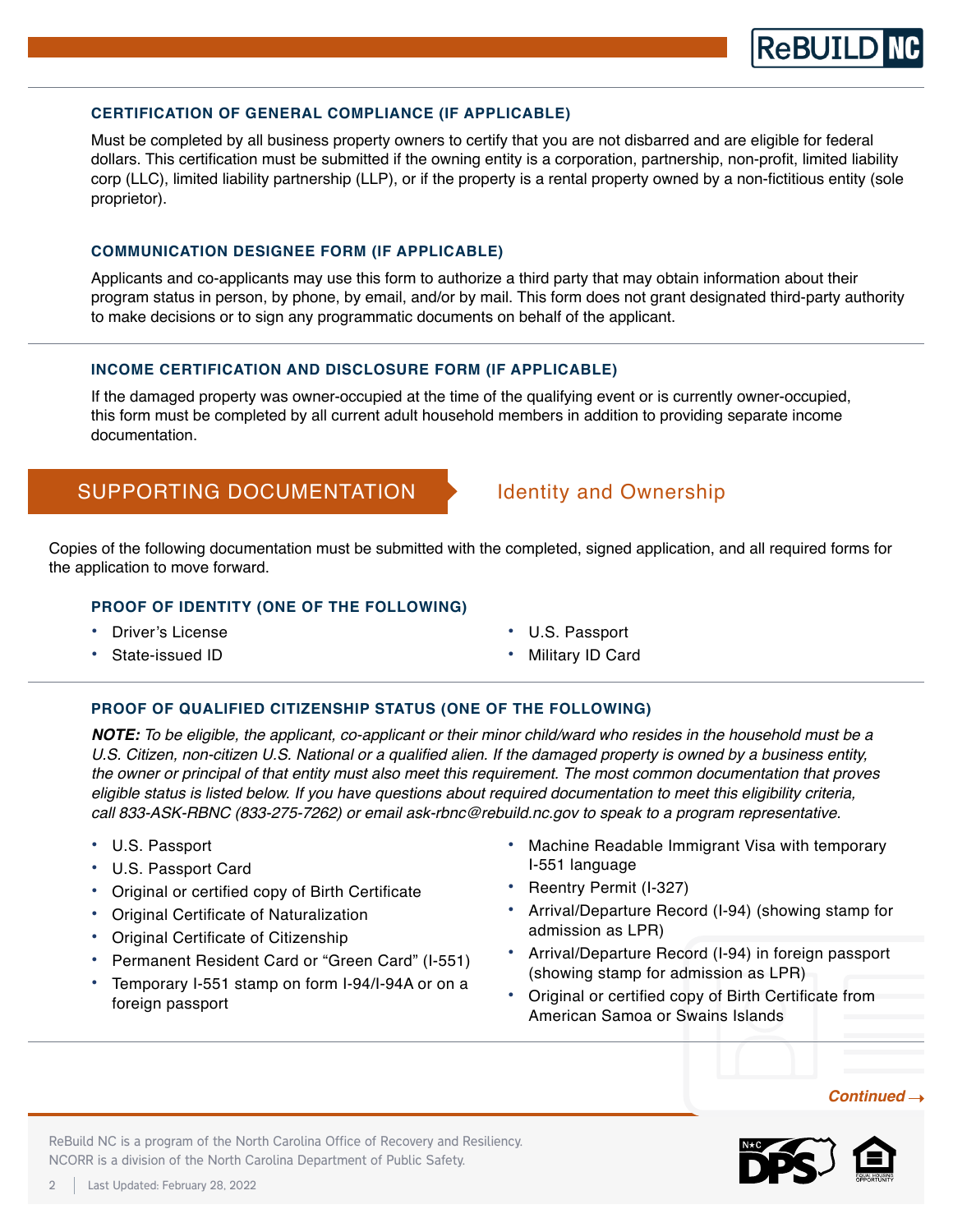## **PROOF OF OWNERSHIP (ONE OF THE FOLLOWING)**

**Single-family homes, modular homes, duplexes, tri-plex, condos/townhomes, vacant lots, non-residential property:**

• General Warranty Deed

Small Rental Repair Program

- Court-order Deed
- Commissioner's Deed
- Specialty Warranty Deed
- Quit Claim Deed
- Bargain and Sale Deed

## **Manufactured housing units (mobile homes):**

*NOTE*: Both land and structure must be owned by the same entity to be eligible for the SBP.

- Deed (if land is owned)
- Certification of Title
- Property Tax Card (if manufactured home is immobilized)
- Executed Purchase Agreement
- Registration of Mobile Home Unit
- **Bill of Sale**
- Manufactured home loan mortgage agreement

## **HEIRSHIP (IF APPLICABLE)**

If applicable for any structure type, a copy of the Life Estate Deed, Trust Document, or Death Certificate for any deceased person(s) listed on the last recorded deed, or Last Will and Testament for deceased owner(s) (probated and recorded). If the Last Will and Testament cannot be provided for any deceased owner(s), the Family Tree Questionnaire will be required.

## SUPPORTING DOCUMENTATION Financial Liens

## **PROPERTY TAXES**

Documentation such as tax records or tax bills, must be provided to show whether the property taxes are up to date. Please note that any owed property taxes will have to be paid off at or before the closing of the damaged property for the application to be eligible.

## **MORTGAGE STATEMENT (IF APPLICABLE)**

ReBuild NC is a program of the North Carolina Office of Recovery and Resiliency.

If the damaged property currently has a mortgage, please provide a copy of a recent mortgage statement for the deed on the damaged property. Please note that the mortgage will have to be paid off at or before the closing of the damaged property for the application to be eligible.

## **SMALL BUSINESS ADMINISTRATION (SBA) LOAN (IF APPLICABLE)**

If the applicant, co-applicant or any other owner of the damaged property applied for an SBA loan as the result of the qualifying event, please provide a recent statement or letter from the SBA indicating status of the loan. If your loan application was approved by the SBA, regardless of whether you accepted the funds, you will be required to submit a Subsidized Loan Affidavit as well.

 *Continued* 





## Deed of Trust

- General Non-warranty Deed
- **Other Deed**
- **Mortgage**
- Tax Card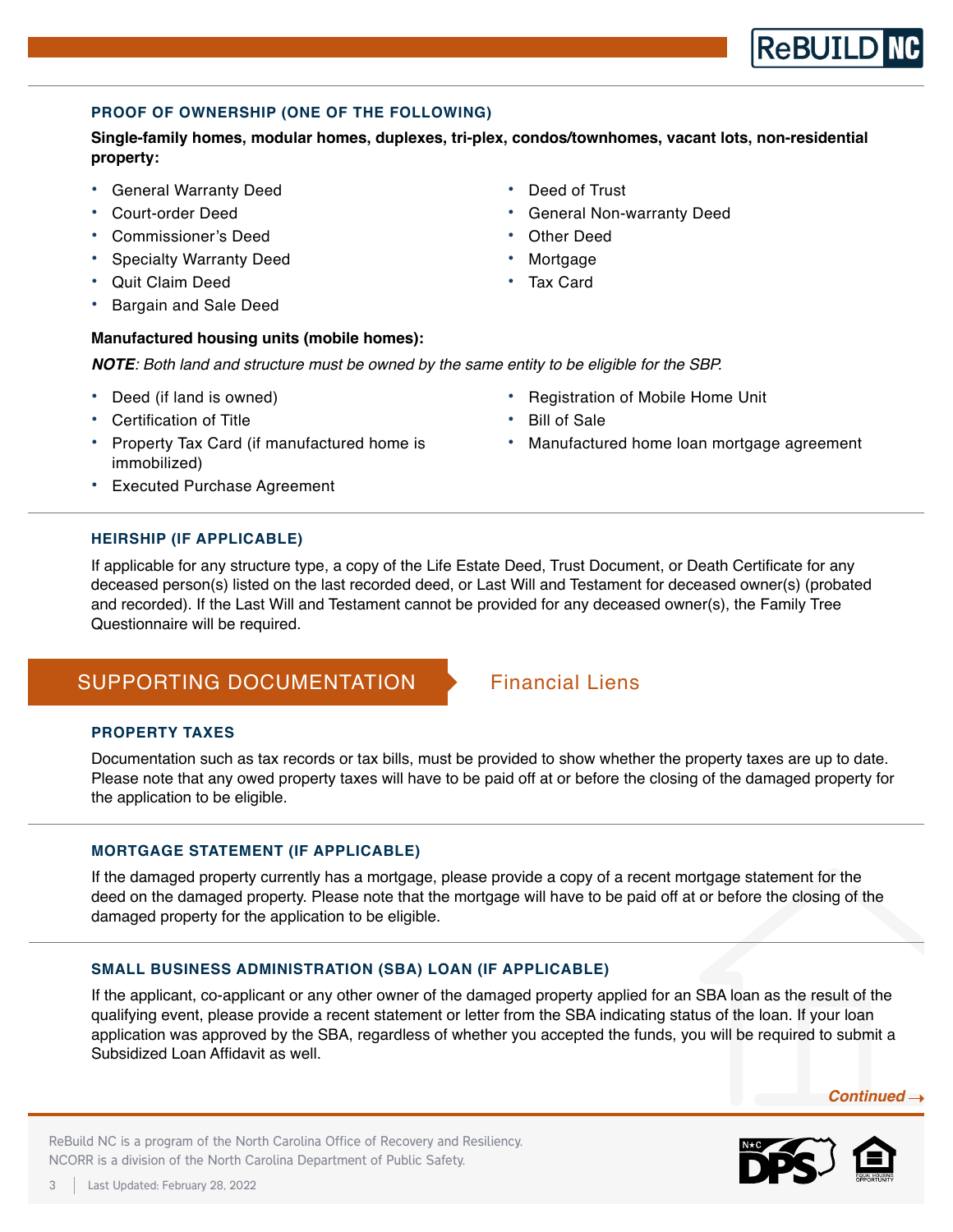

Small Rental Repair Program

## SUPPORTING DOCUMENTATION > Insurance, Income, and Storm Damage

## **PROOF OF INSURANCE (IF APPLICABLE)**

If an insurance policy was active for the damaged property at the time of the disaster, please provide the following for each insurance policy (homeowner's, flood, other) that was active at the time of the disaster, in addition to completing the Insurance Certification and Disclosure Form:

- Copy of the insurance policy covering the period of the designated storm damage
- Copy of the insurance approval or denial letter for repairs due to the disaster, if applicable
- Copy of any current insurance policies on the property

## **INCOME DOCUMENTATION (ONE OF THE FOLLOWING, IF APPLICABLE)**

If the damaged property was owner occupied at the time of the qualifying event or is owner-occuped currently, documentation must be provided by all current household members (18 or older).

- Copy of the most recent federal tax return is required for all household members, including any amended returns. If the most recent tax return is not available, alternate proof of income will be required, for example, 1040 transcript of tax return(s), pay stubs, or Social Security award letter(s).
- The following documents are examples of approved forms of income that may be submitted if a 1040 Tax return cannot be submitted:
	- IRS Form 1099
	- y IRS Form 8879
	- Filed IRS extension request (with proof of income)
	- Three months of pay stubs by frequency of pay
		- **Persons getting paid weekly = 12 consecutive paychecks**
		- **Persons getting paid bi-weekly = six consecutive paychecks**
		- **Persons getting paid monthly = three consecutive paychecks**
		- Letter from employer stating annual or monthly income of employee if recently hired
	- Pension statement showing current monthly or yearly gross amount received
	- Social security statement showing current monthly or yearly gross amount received
	- Unemployment benefits statement for current three-month period
	- Certification of veterans pension and disability
	- Verification of employment from employer (if recently hired)
	- Offer letter (if recently hired)

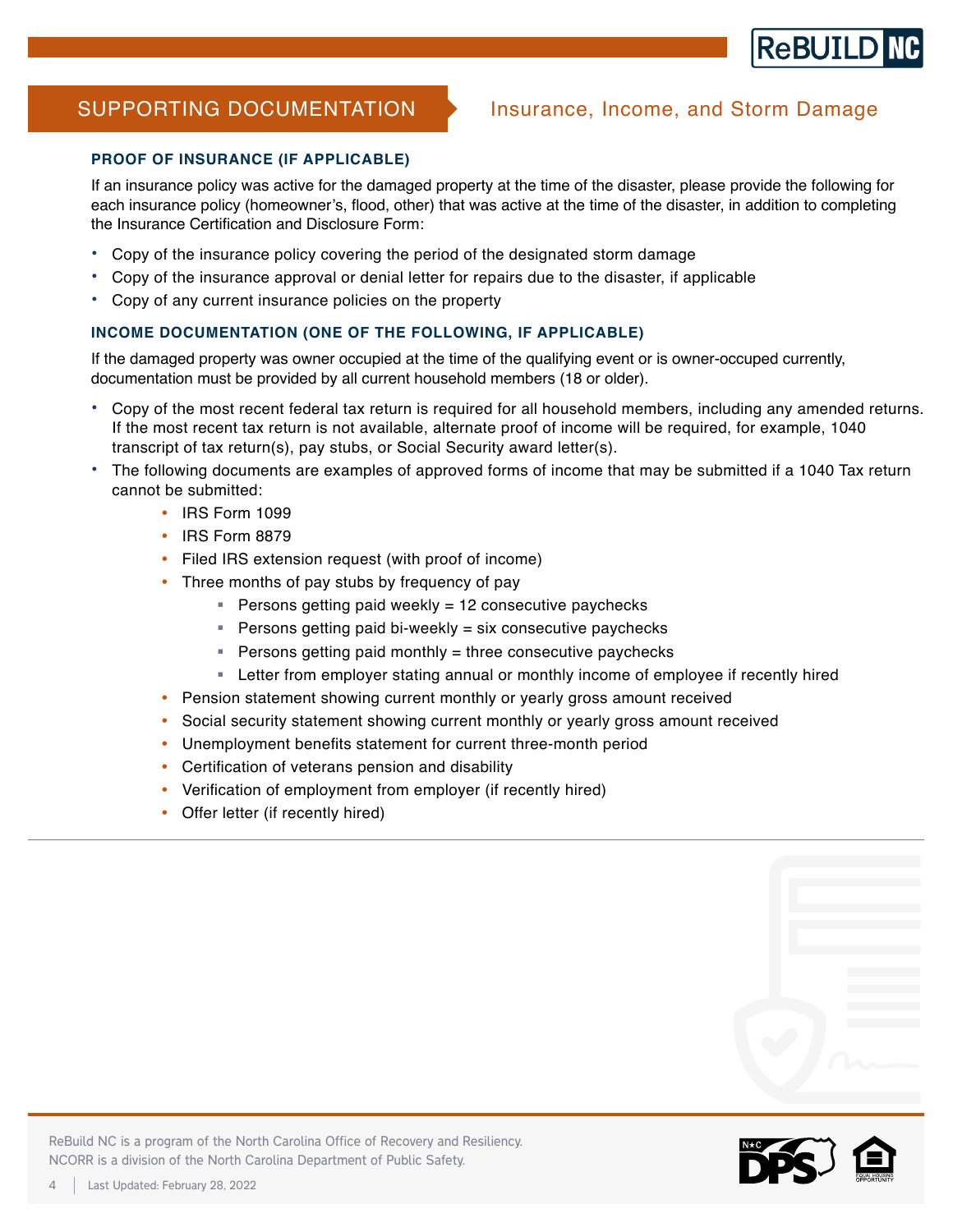## **STORM DAMAGE DOCUMENTATION (IF APPLICABLE)**

At least one of the following must be provided to verify damage to the qualifying event (Hurricane Matthew, Hurricane Florence, or both):

- Insurance estimate or claim documentation
- Federal Emergency Management Agency (FEMA) letter
- Small Business Administration (SBA) letter
- Construction permits

Small Rental Repair Program

- Documentation from local or state governments
- Documentation of private or nonprofit relief assistance
- Photographs with dates post-disaster

*NOTE:* The following properties are exempt from this requirement:

- Any property that was a vacant lot at the time of the storm, and still has no such structure on it at the time of application.
- Any property with a residential structure that was vacant (unoccupied) at the time of the storm/qualifying event, that is still vacant at application, and will remain vacant until closing.
- If the above applies to your property, and you are unable to verify storm damage, you will be asked to complete a Storm Damage Exemption Form instead.

## SUPPORTING DOCUMENTATION Rental Property (if applicable)

## **RENTAL PROPERTY PROOF**

Please provide proof that the property has been a rental property at any point from six months prior to the qualifying event and ending at time of application, in the form of:

- Copy of an executed lease indicating amount of rent, renter name, damaged property address, rental entity's name, term of lease and proof of rental payment under lease and lease; OR
- Schedule E of Form 1040, indicating single-family or multifamily as property type; OR
- If you are unable to provide a copy of an executed lease or a Schedule E, you will be required to fill out the program's Rental Property Self-Certification.



**ReBUILD**